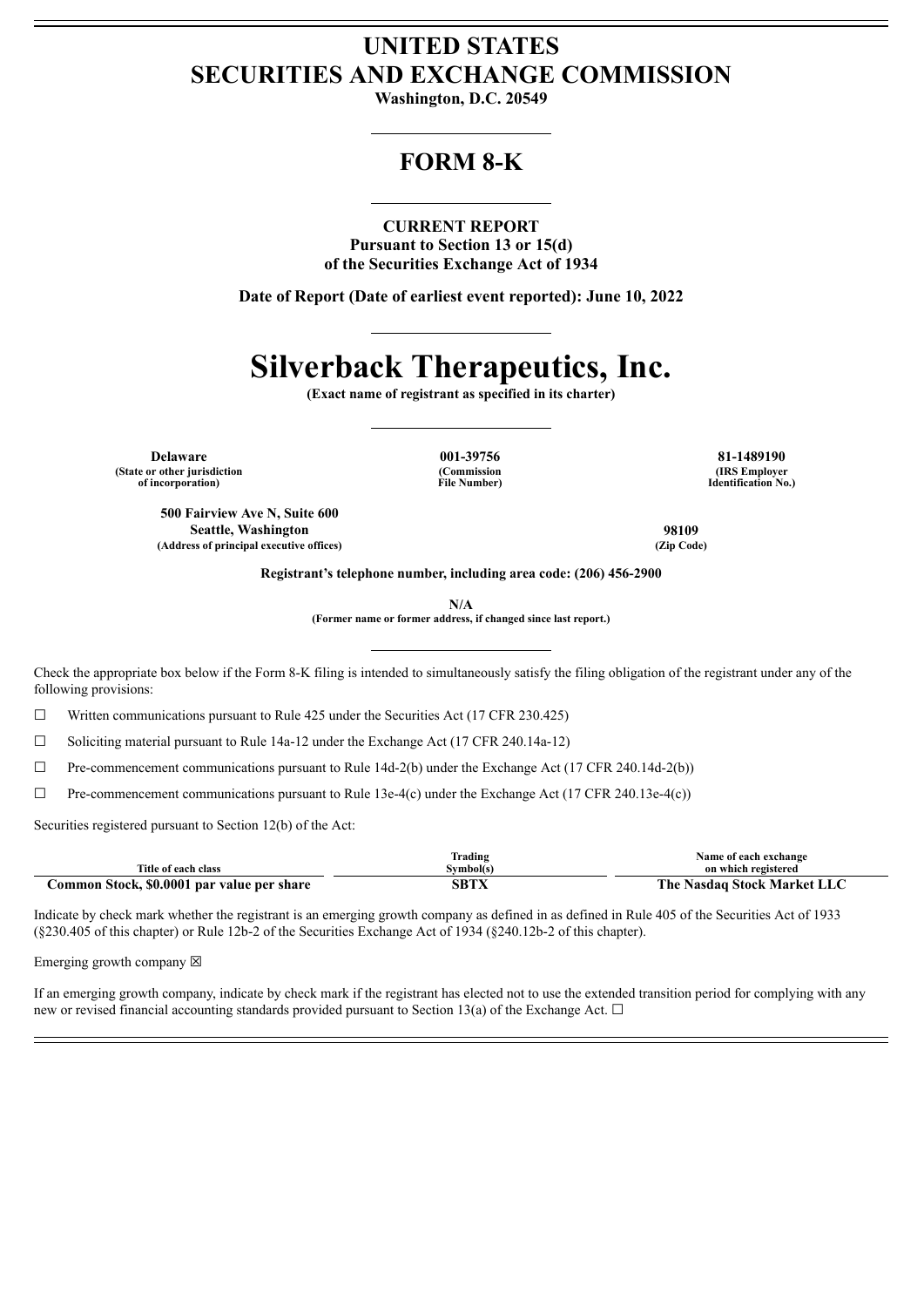#### **Item 5.07 Submission of Matters to a Vote of Security Holders.**

On June 10, 2022, Silverback Therapeutics, Inc. (the "Company") held its 2022 Annual Meeting of Stockholders (the "Annual Meeting"). As of April 11, 2022, the record date for the Annual Meeting, 35,145,281 shares of common stock were outstanding and entitled to vote at the Annual Meeting. A summary of the matters voted upon by stockholders at the Annual Meeting is set forth below. Voting results are, when applicable, reported by rounding fractional share voting down to the nearest round number.

#### *Proposal 1: Election of Directors*

The Company's stockholders elected the two persons listed below as Class II directors, each to serve until the Company's 2025 Annual Meeting of Stockholders and until their respective successors are duly elected and qualified, or until their respective earlier death, resignation or removal. The final voting results are as follows:

| <b>Name of Director Elected</b> | Votes For  | Votes Withheld | <b>Broker Non-Votes</b> |
|---------------------------------|------------|----------------|-------------------------|
| Andrew Powell, J.D.             | 19,679,263 | .860,328       | 6,690,733               |
| Peter Thompson, M.D.            | 16,559,581 | 4,980,010      | 6,690,733               |

#### *Proposal 2: Ratification of the Selection of Independent Registered Public Accounting Firm*

The Company's stockholders ratified the selection by the Audit Committee of the Company's Board of Directors of Ernst & Young LLP as the Company's independent registered public accounting firm for the fiscal year ending December 31, 2022. The final voting results are as follows:

| votes For                                             | Against<br>votes | Abstentions                                | Non-Votes<br>Broker |
|-------------------------------------------------------|------------------|--------------------------------------------|---------------------|
| $\sim$ $\sim$<br>ററ<br>$\sim$<br>- 80.<br>$\sim$<br>- | 700<br>44        | $\overline{a}$<br>$20^{\circ}$<br>$-$<br>. | _                   |